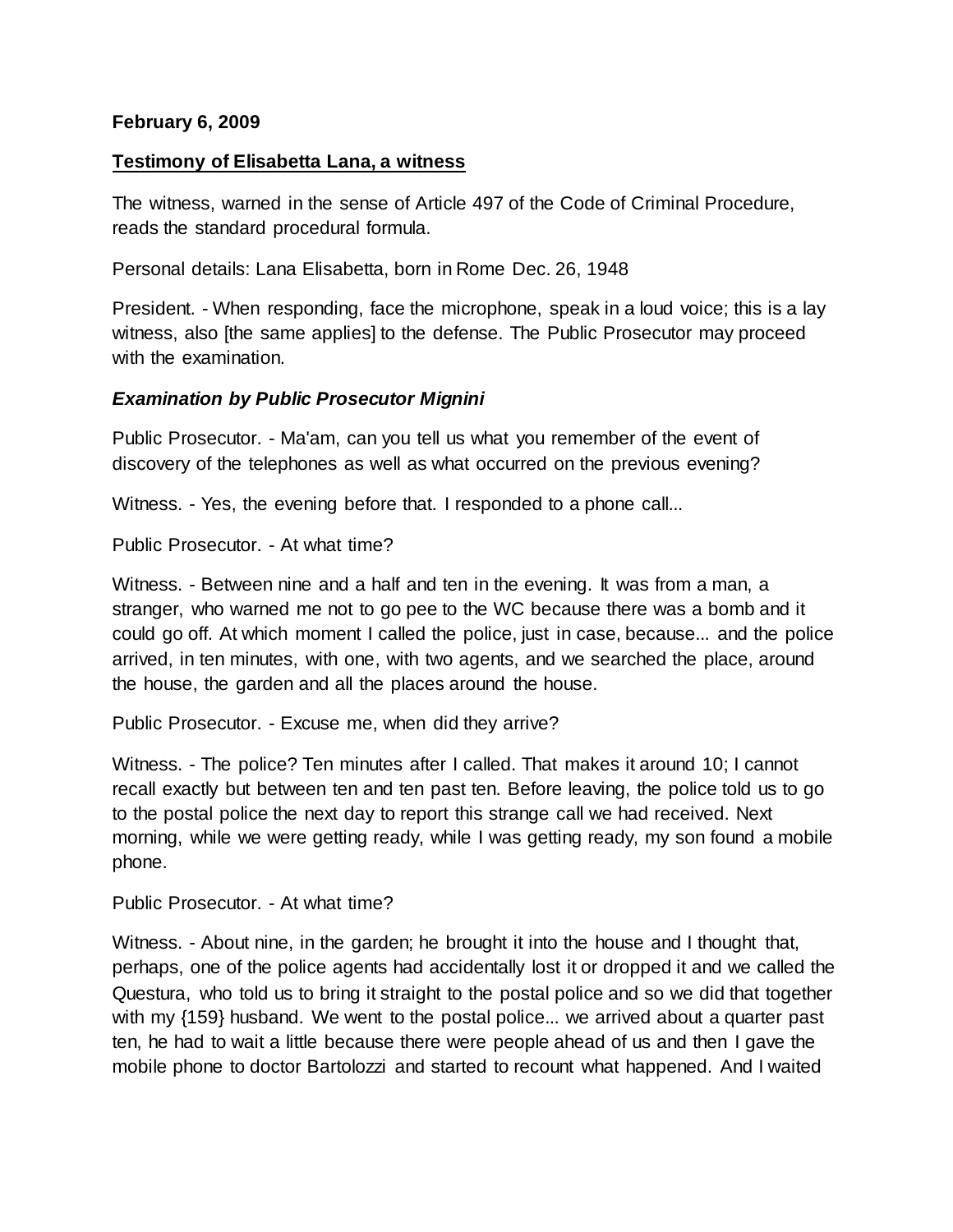there, however, until doctor Bartolozzi found the owner of the telephone, in this case a female owner, I signed the statement and left.

Public Prosecutor. - You knew the name of the [female] owner? Did you say that?

Witness. - I said that, yes, Filomena Romanelli.

Public Prosecutor. - Did you know her?

Witness. - No. We were asked precisely that, if we knew her; she was a total stranger.

Public Prosecutor. - Well, what was the brand of that mobile phone?

Witness. - Oh, I don't know.

Public Prosecutor. - So you brought it, and you handed it over?..

Witness. - I left it there and that's all; I wasn't out to keep a watch over anything, also because with the phone call that we had had the day before, I didn't want to touch, just in case there was... I don't know what, someone's silly joke, so I didn't, I didn't touch [anything] in the slightest.

Public Prosecutor. - Do you remember if that mobile phone rang?

Witness. - No, it never rang, that one, never.

Public Prosecutor. - What happened next?

Witness. - After that we said our goodbyes and I left, I went shopping and while I was shopping, my daughter called me to tell me that she had found a second mobile phone, and I called doctor Bartolozi at once to ask if I should bring it at once or later. He said to me, "No, bring it to me at once," and so my daughter came to pick me up and together with her,  $\{p. 160\}$  we went to doctor Bartolozzi at the postal police a second time.

Public Prosecutor. - At what time?

Witness. - It comes to around a quarter past noon approximately, twenty past noon.

Public Prosecutor. - So there you filed a report...

Witness. - Yes, we gave that second mobile phone and we waited while my daughter was giving a statement exactly where and how she had found it, and then she signed or I signed, I don't remember that, and then we left.

Public Prosecutor. - All right, you left the mobile phone, also that mobile phone, you left it with the postal police?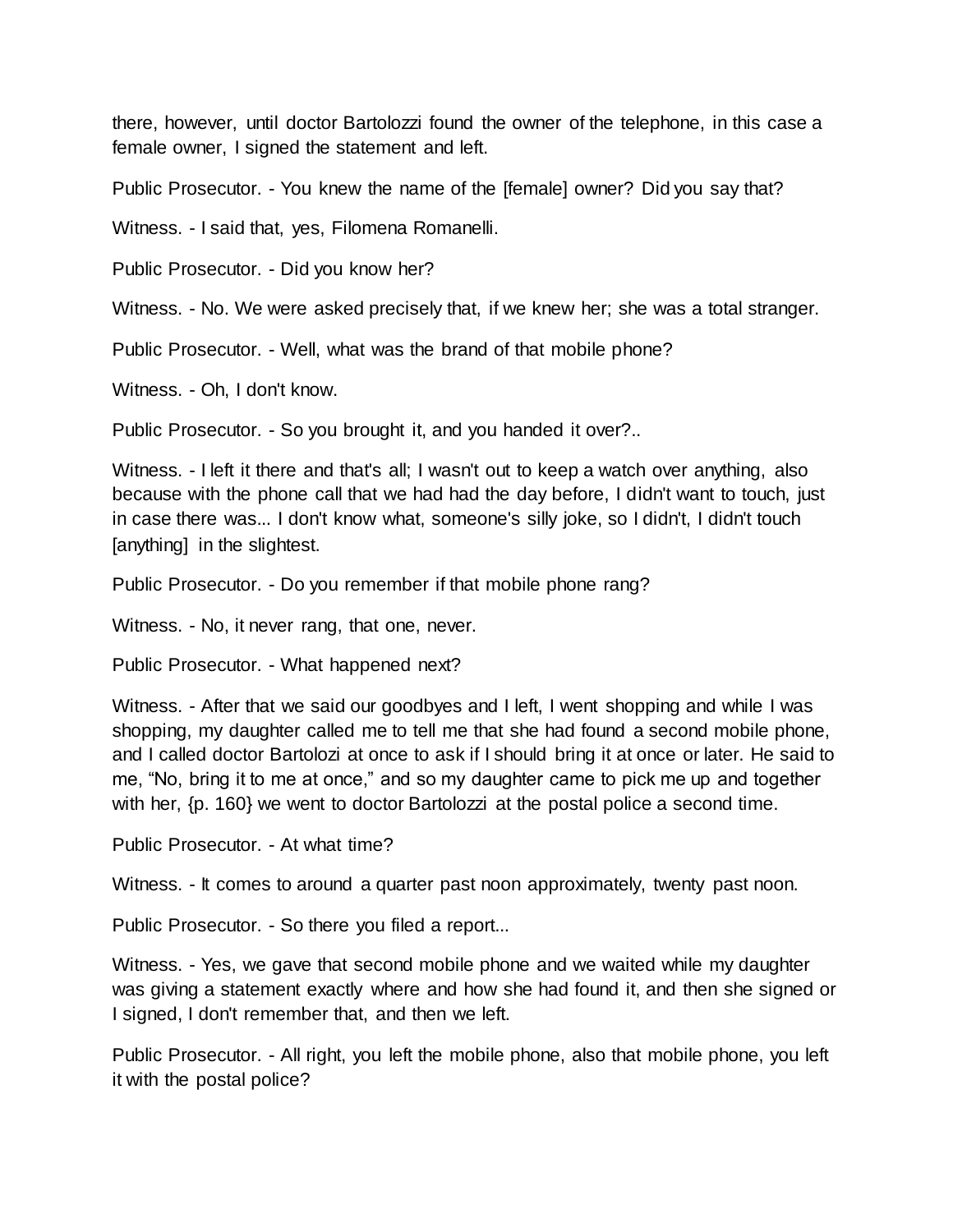Witness. - Yes, Yes.

Public Prosecutor. - It rang, when did you?..

Witness. - It rang while we were in the car, however I did not look, I let it ring because I had put it in a plastic bag before that, it remained there and it was ringing but a little later it stopped; I did not see anything, really.

Public Prosecutor. - It was ringing around what time? When were you going up there?

Witness. - Twelve-twenty.

Public Prosecutor. - Around 12:20. And how many times did it ring?

Witness. - I don't know that, no, I don't remember, honestly.

Public Prosecutor. - So you left it and then what happened?

Witness. - And then nothing, then we went home. We returned home and around two o'clock doctor Bartolozzi called – now it was two, ten past two or a quarter past, I don't remember well – to order to stay in the house, to not walk out in the garden, to keep the dog and everything {161} inside, that he would send a patrol with two of his agents. And there were stayed in the house, we waited for them to arrive; the agents arrived, we were waiting outside, and then I got a phone call from doctor Cro... from, from the Questura. Now I don't remember who it was but I believe, I don't know... I don't remember, who told me to go down to the Questura at once, alone, and that's it. So I went to the Questura and was questioned by a policeman. About half past four, five.

Public Prosecutor. - Listen, the night between [Nov.] 1 and 2, did you hear anything, strange noises, cries, steps? That sort of thing.

Witness. - No.

Public Prosecutor. - I have no other questions.

President. - The civil party, if there are questions.

Counsel for the civil party. - None, thank you.

President. - No questions.

**Examination by the defense counsel Mauri** [sic; it's spelled "Luca Mauri" or "Luca Maori" in the transcript of the Feb. 9 hearing]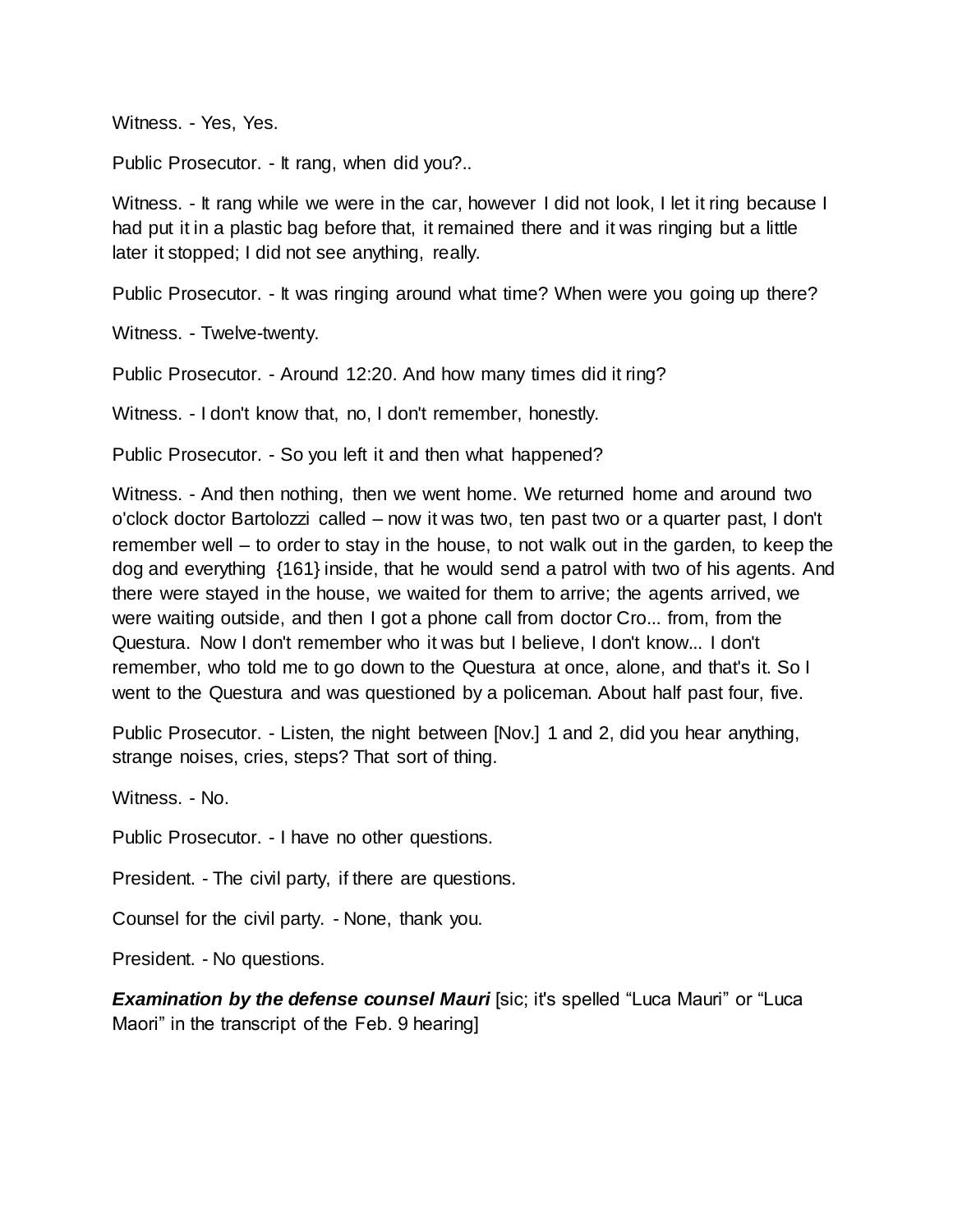Counsel. - Counsel Mauri, Raffaele Sollecito's defender. Ma'am, you have told us before that in the evening of Nov. 1 you received that anonymous phone call around 22 hours.

Witness. - Nine and a half, ten.

Counsel. - You called the police immediately, at 113; do you remember exactly when they arrived, 10-15 minutes later?

Witness. - In about ten minutes, they were pretty quick.

Counsel. - Do you recall what they did, these policemen, when they arrived? First of all, how many of them?

Witness. - Two.

Counsel. - They surveyed the garden, they did?..

Witness. - They stopped, they got out. We talked to them and together with them, with a flashlight, we went around  $\{162\}$  the garden to take a little look – it was dark.

Consultant. - Sure. And what areas of the garden did you survey, did you check, starting from the gate towards the house?

Witness. - The (open) spot, the little spot where the next day the mobile phones were found, and around the house... a little around the house, that.

Consultant. - So the area where the next day the mobile phones were found was also checked?

Witness. - Yes, also with the flashlight in the dark.

Consultant. - After what time did they leave, the policemen?

Witness. - I can't tell, so, give or take one, one, hmm, twenty minutes, half an hour? Because they did not enter the house, actually, we circled around a little, they asked for information, but...

Counsel. - So in practice, the policemen from 113 stayed for the time needed to survey the area that you have referred to earlier?

Witness. - Yes.

Counsel. - And then, did you go into the house or did you leave to check...

Witness. - We went back into the house at once and we stayed locked inside.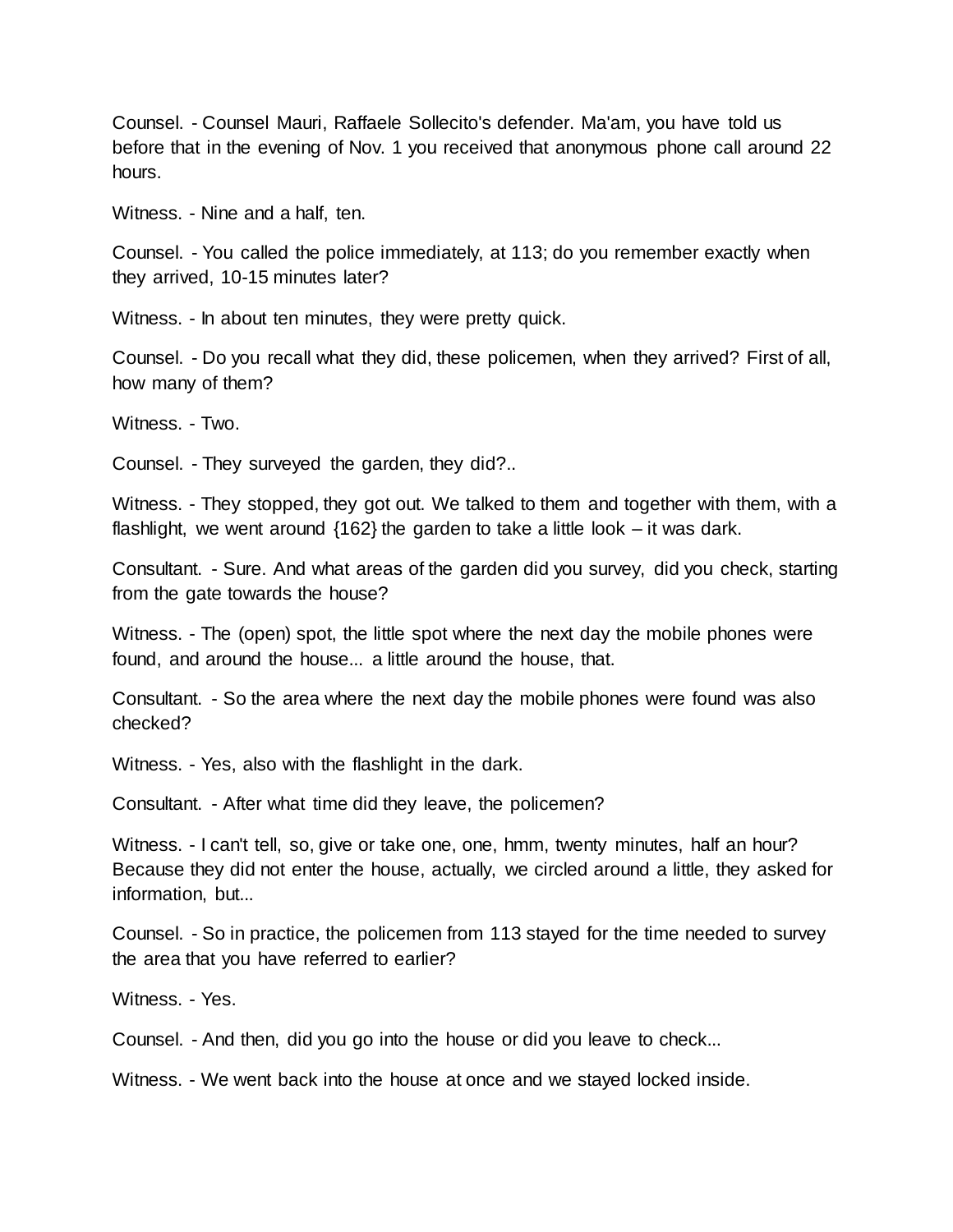Counsel. - So you did not find anything else that was anomalous from that... Regarding the delivery of the second mobile phone. You have spoken... you have said earlier that you spoke directly to Commissar Bartolozzi.

Witness. - Yes.

Counsel. - Did the Commissar indicate to you if the patrol was mandatory or not?

Witness. - The evening before the?..

Counsel. - The next day, the next day.

Witness. - I don't understand, sorry.

Counsel. - All right, the next day, the day after you were called... you called doctor Bartolozzi for the second time, saying: "I have found {163} a second mobile phone."

Witness. - Yes.

Counsel. - Doctor Bartolozzi, as you have recalled, told you to bring it, bring it to them. You went [there] around what time, could you repeat?

Witness. - Yes, sure, around a quarter past noon, twenty past noon.

Counsel. - And you filed a report.

Witness. - Yes.

Counsel. - On that occasion, did doctor Bartolozzi tell you if an investigation was opened by the police, in connection to the earlier complaint you had made?

Witness. - No, because it was too fast, no, not really.

Counsel. - Do you recall if he told you, do you recall if he told you that or not?

Witness. - I don't remember.

Counsel. - Good, thank you.

President. - There are no other questions. The defense. Yes. Please, counsel.

#### *Examination by the defense counsel Dalla Vedova*

Counsel. - Counsel Carlo dalla Vedova on behalf of Knox. Only a clarification, Ma'am. What's the makeup of your house – it has a garden and an enclosure, I presume.

Witness. - Yes.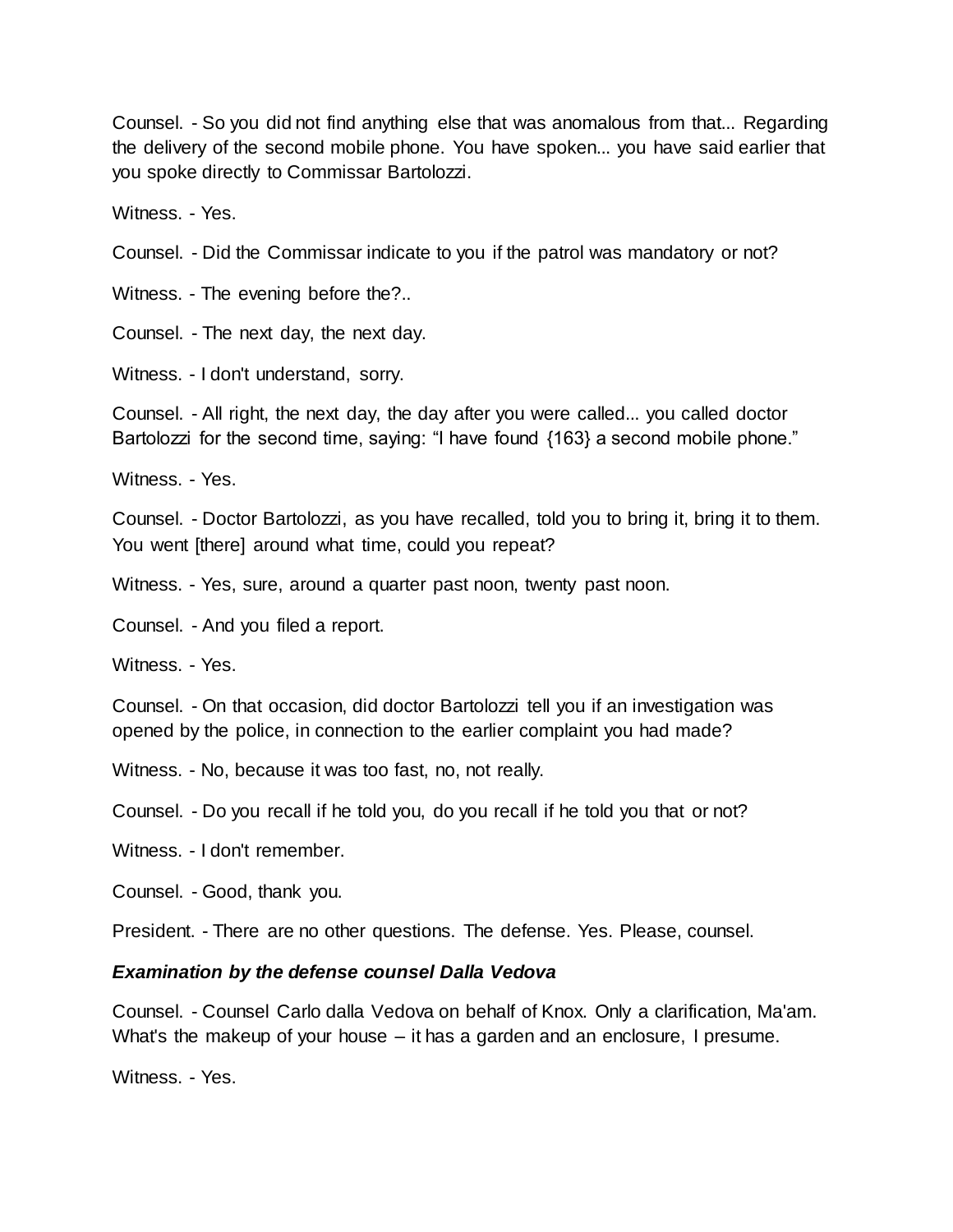Counsel. - The enclosure is high?

Witness. - Yes, quite, but not too much, one-two meters.

Counsel. - If you could describe it? Of what material is it made, is there a wall or?

Witness. No, no, apart from the beginning part that is made with a wall, the first part, everything else is a mesh.

Counsel. - And bordered by?

Witness. - Bordered by a part with an area that's not... steep rock [lit. cliff, crag, precipice].

Counsel. - Piece of land?

Witness. - Yes, in a piece of land...

 ${164}$ 

Counsel. - And then by the road, it seems to me.

Witness. - From the other part, by the road on the front and by another property on the back and by an alley that was made recently, an alley made two years ago, by another property.

Counsel. - But you have the neighbors around? Are there neighboring houses, or are there plots of land?

Witness. - No, plots of land, there is a neighboring house but it is rather far away from...

Counsel. - So in reality you have no neighbors.

Witness. - No.

Counsel. - It is a little isolated, this house.

Witness. - Yes.

Counsel. - And bordered by the road.

Witness. - Yes.

Counsel. - Are there trees around? All along the edges of the villa?

Witness. - There are big trees, yes.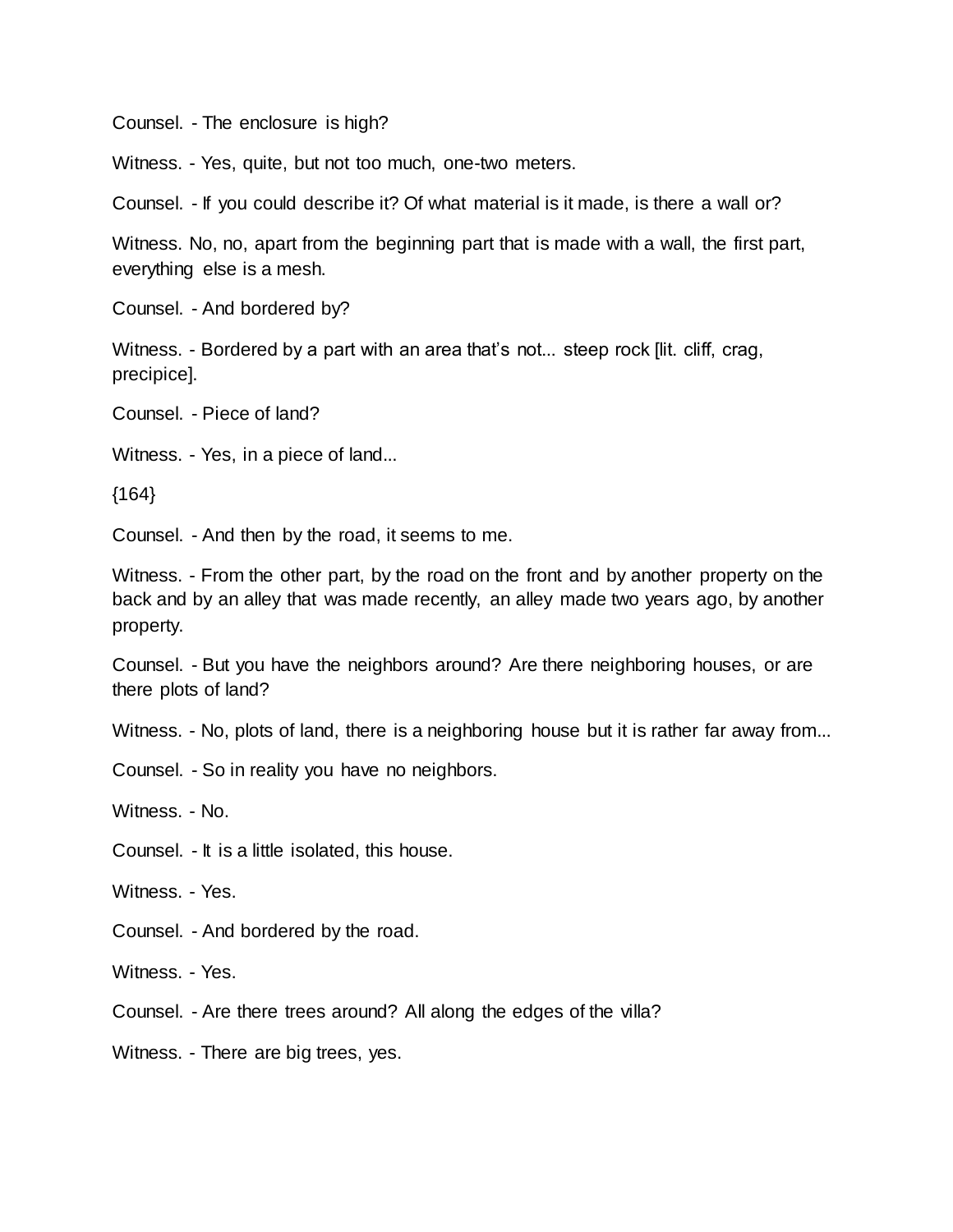Counsel. - Listen, turning to your second complaint, which you made after having been called by your daughter about the second mobile phone, at what time exactly did you say you went into the Questura and put forward, presented the second complaint?

Witness. - To the postal police?

Counsel. - Yes, the third time...

Witness. - Between ten past noon and half past noon, I don't know precisely but at that time, more or less.

Counsel. - I can show you that report, Ma'am, which is just a report of an additional complaint signed by you, which carries the timestamp of 12:46, if you could confirm to me that these...

Witness. - 12:46 is when we left.

Counsel. - If you could read the first line.

Witness. - Yes, yes, "the year 2007, done on the second of the month of November, at the time 12:46, in Perugia, in the office of the {165} Postal and communications police department of Umbria, with an official signature of..."

Counsel. - Thank you.

President. - So it was you who presented herself for this complaint.

Counsel. - My daughter and I.

Counsel. - Thank you. I am respectfully requesting the acquisition of these official documents.

President. - Yes, yes. So anyhow...

Counsel. - One more thing: you have already responded but... you have said that the mobile phone rang several times while you were in the car, but...

Witness. - It rang, one time.

Counsel. - Only one time.

Witness. - Yes, one, it rang one time; how many times it rang, I don't remember that. It rang once, but for how much time, I don't remember that.

Counsel. - A phone call, incoming.

Witness. - Incoming.